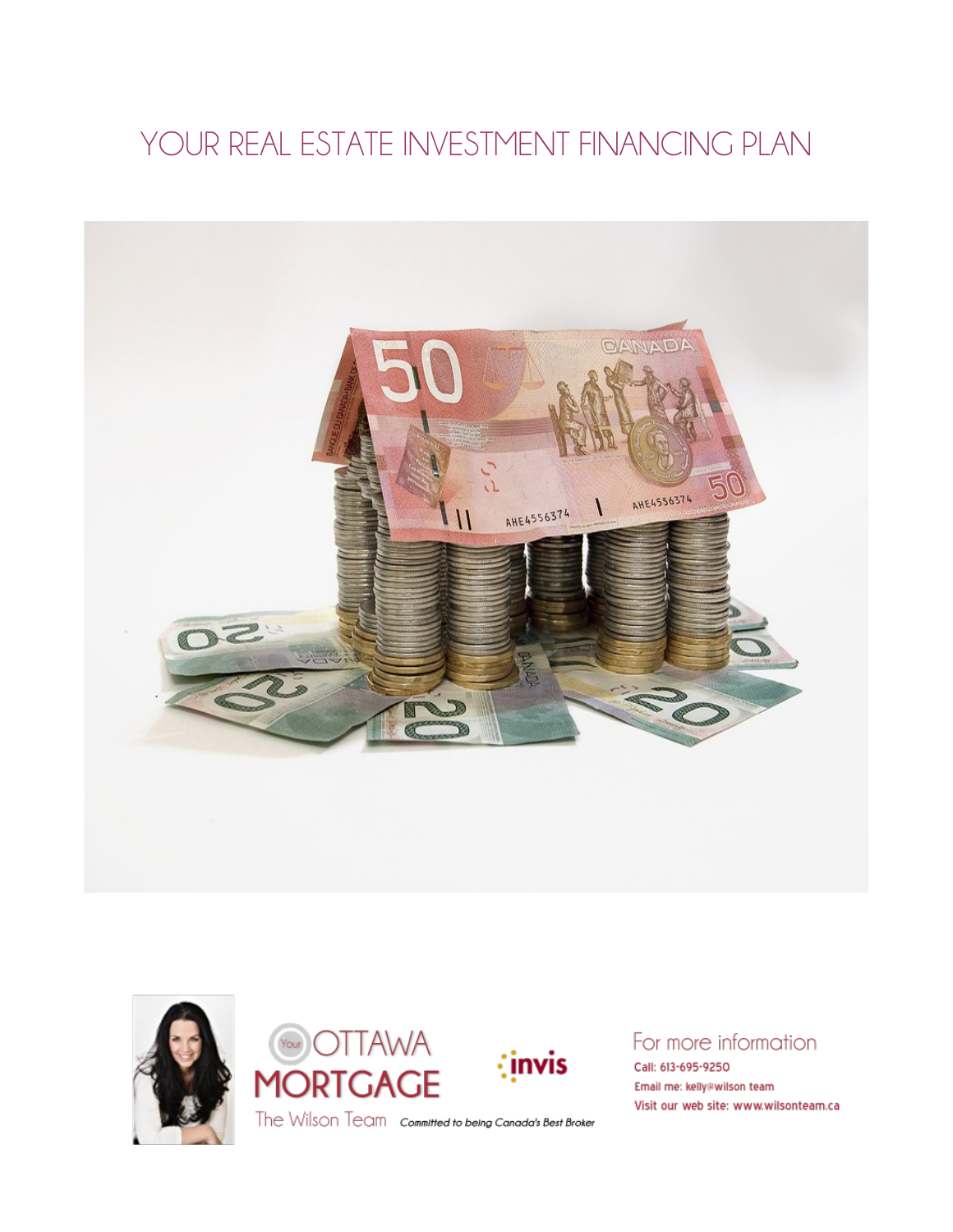# **YOUR REAL ESTATE INVESTMENT FINANCING PLAN**

# **TABLE OF CONTENTS**

Why Real Estate Investors Use Mortgage Brokers

Buying Real Estate - The Risks

Buying Real Estate – The Rewards

Qualifying For Residential Financing

Qualifying For Commercial Financing

Types Of Lenders And Financing Options

Your Assets And Down Payment

How Many Properties Can You Purchase

Your Credit

Next Steps And Discussion Points

#### **IMPORTANT NOTICE TO READER**

There are many risks associated with purchasing real estate, some of which may impact your ability to successfully obtain financing to purchase or refinance properties in the future.

These risks may include, but not limited to, changes in lending guidelines and mortgage qualifying, economic factors that impact the future value of the property and changes in your personal situation such as loss of income, debt obligations, credit rating etc.

Such changes may result in your financing options being limited, terms adjusted such as higher interest rates, more down payment etc., or the need to restructure the financing completely.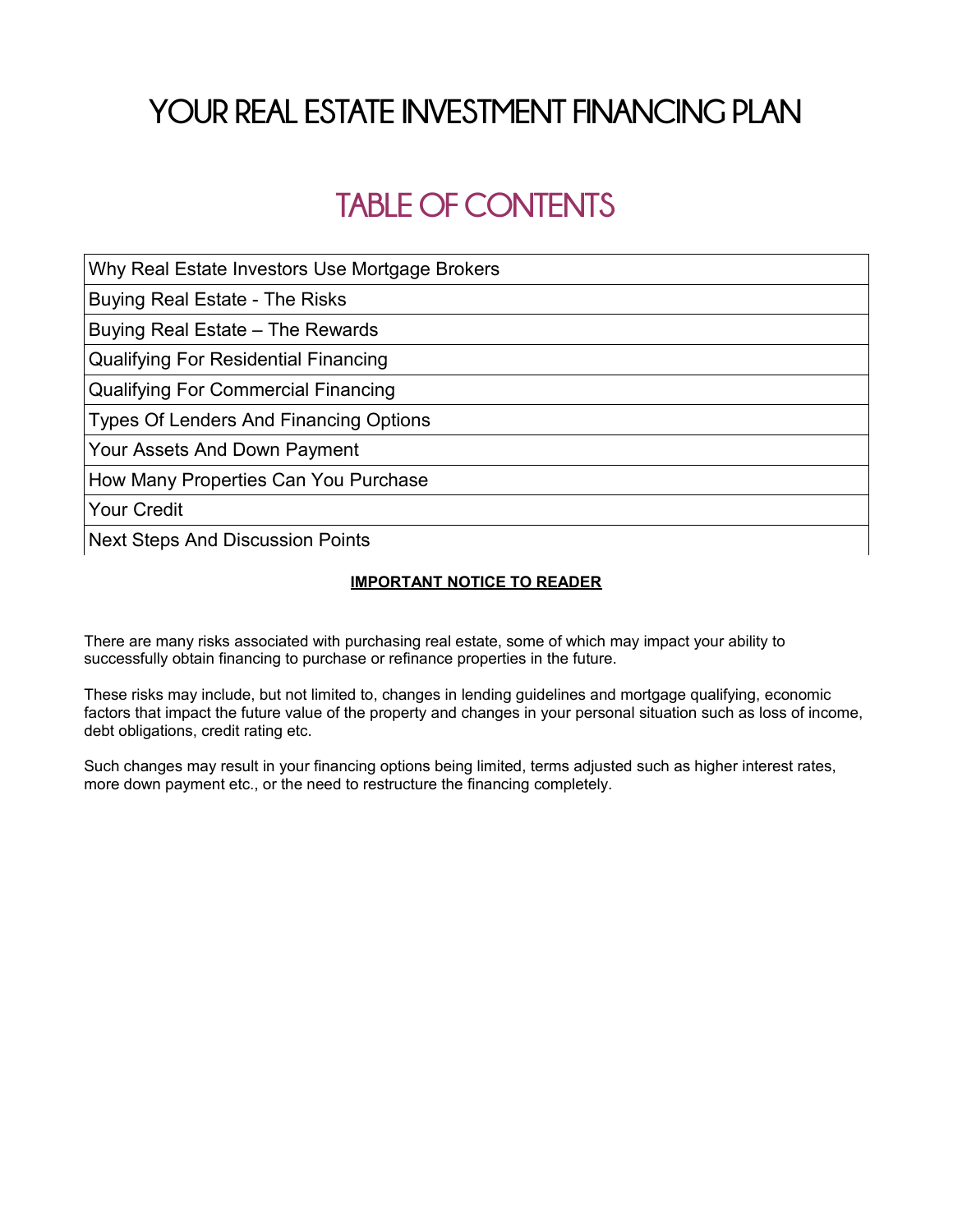### WHY REAL ESTATE INVESTORS USE MORTGAGE BROKERS

 **Licensed Expert in Real Estate Investor Financing.** *Knowing exactly which lenders to utilize, what their guidelines are, negotiate the best terms and options and most importantly align your financing with your investment strategy... both acquisition and exit strategies. Having an expert on your side that understands this, as well as access to many lenders in Canada that finance investment properties, is key to your continued portfolio growth and success* 



- **Large range of products & knowledge.** *I know which lenders will allow credits on closing, vendor take backs, corporate borrowers (one to multiple tier), finance up to six plexes under residential guidelines, second mortgages on closing, self-directed RRSPs, asset based lending, tax benefits (dividend sprinkling) etc. and more*
- **Step By Step***: I'll walk you thru the process of getting a mortgage, step by step, especially if you are a first time investor – it can be daunting and its important your mortgage is in line with your investment strategy*

 **Access to the interest rates the banks don't want you to know are available saving you thousands of \$\$\$\$ and increasing your cash flow!** *Since I send lenders millions of dollars of new business each month, they always offer us the deepest discounts which are passed on to you IMMEDIATELY!*

 **I shop the market saving you time –** *Calling me is like calling over 50 different lenders including Banks, Credit Unions and Trust Companies – I have access to all of them and so will save you time and I know who to go to first for your particular investment needs.*

**I don't work for any one bank, I work for you!** *Simple*

 **Isn't it time the Banks compete for your mortgage business?** *I'll provide you with some options so you can compare the two – what your bank is offering you and what I am able to offer you then ultimately you decide which you feel most comfortable with. It never hurts to get a second opinion on the biggest financial obligation you will probably ever have*

 **I'm available on your terms and I appreciate your business** *- day, some evening and weekend. I want to do an exceptional job for you because I want to earn the privilege of having all your family, friends and fellow investors business in the future too!*

 **I take one credit bureau only but can forward your file to many lenders***! Many people inadvertently disqualify themselves from getting the best options when they are shopping for a mortgage. When multiple banks pull a credit bureau, your credit rating drops every time, sometimes eliminating the chance for the best mortgage or a mortgage at all!*

 **Rate Protection.** *If the rates drop before you close you automatically get the lower rate and if rates go up you have the lower rate locked in*

 **Follow Up** *including Annual Mortgage Check-Ups, Variable Rate Updates and the planning of your Mortgage Burning Party on your principal residence while maximising your leverage and tax benefits on your investment portfolio!!*

*I look forward to assisting you with your dreams of expanding your real estate portfolio... our focus is to provide you with all your financing needs and we ask that you consider referring us to your friends, family and colleagues!*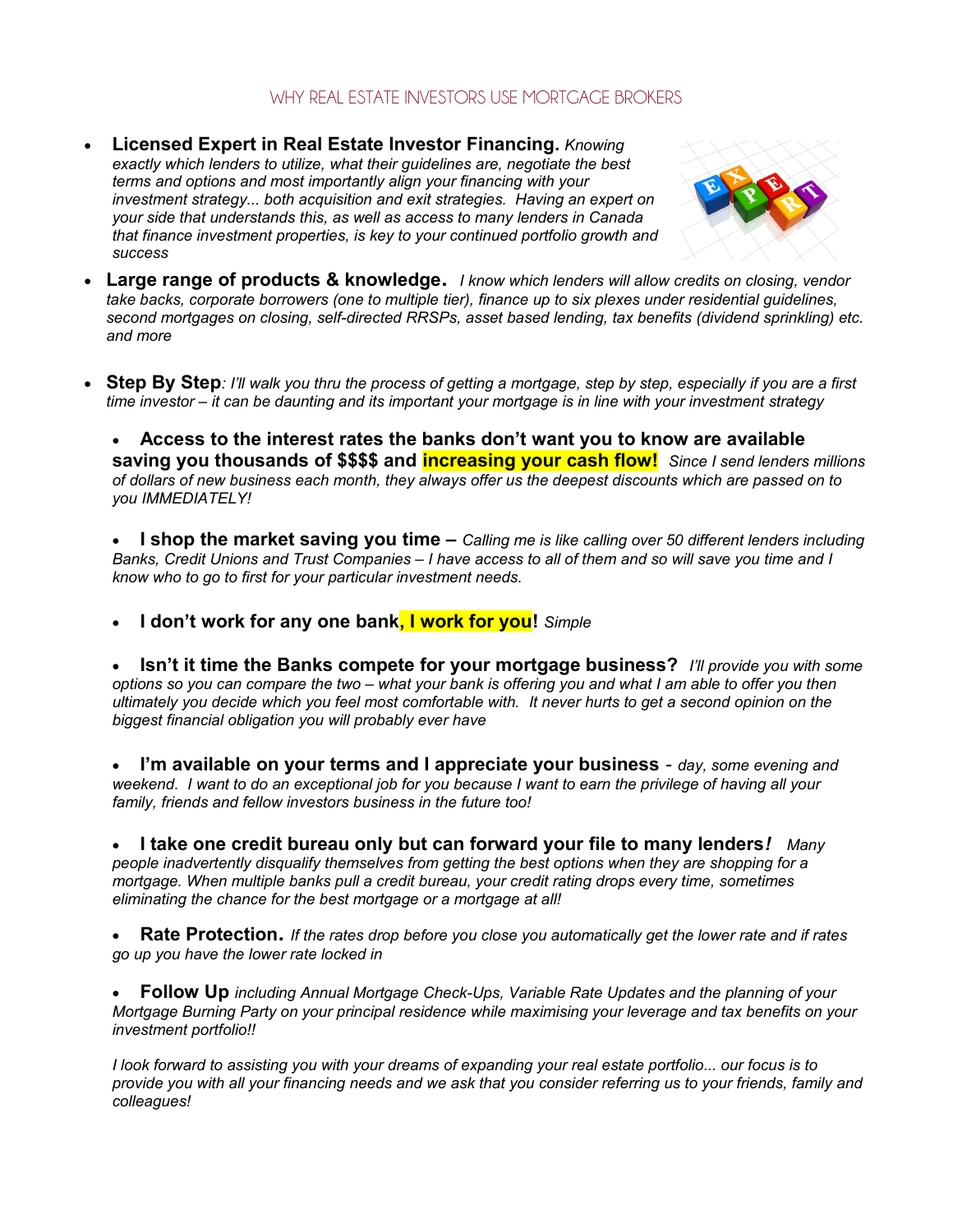#### **BUYING REAL ESTATE – THE RISKS**

Like any investment, there is risk and it is possible to lose money in real estate, albeit relatively low.

Real estate has shown to appreciate steadily over the long term, and has for the past 25 years, so the chances of someone losing money on a purchase are pretty slim. However, keep in mind that doing your due diligence before an actual purchase is key… you must take into consideration certain factors when choosing a property, such as desirability of location and stability of the market in that area to name a few.

From the lender, buyer, seller and of course managing tenants, you will be responsible for ensuring the risk is minimalized and all parties involved are in a win win situation.



As your financing expert, I will be available to advise you accordingly to mitigate these risks and ensure your real estate portfolio meets your desired goals.

From the lenders prospective, from major banks to joint venture partners, they are going to be looking at the overall risk of lending you their funds, and obviously getting it back with interest.

Major factors are taken into consideration as you can see in this chart.

The terms of the loan will depend on the overall perceived risk from the lenders standpoint.

Firstly, we are going to review the different types of financing and then customize your Plan so you can see which financing options are available to you and then map out your portfolio acquisition plans.

#### **1. BUYING REAL ESTATE – THE REWARDS**

Diversification is key to anyone's investment portfolio whether you are talking about mutual funds, TFSA's, stocks, bonds, RESP's, RRSP's etc. Diversification helps balance risk and provides a level of confidence that your investments are still going to be there when you are ready to liquidate them, such as at retirement etc. At this point you have considered adding real estate, other than your principal home, to your portfolio to ensure full diversification.

A real estate investor can still use a relatively small amount of down payment or capital to purchase a property, and this can provide an attractive Return on Investment (or ROI). This return is generated from a combination of;

- 1) Monthly income known as Cash Flow; and/or
- 2) Property value increases known as Capital Appreciation.

It is important to understand, with each property in your portfolio, what is the primary goal – cash flow or capital appreciate, or both! As your financing expert, I will be aligning your financing options with this primary goal.

**Cash Flow:** The monthly income is generated by taking the rent collected from the tenant and then deducting all the expenses including financing costs.

To ensure that there is a positive cash flow, it is important to align your financing to ensure positive cash flow exists. This might refer to a longer amortization, as much as 35 to 40 years in some cases to reduce the monthly mortgage payments, but in turn increase the cash flow.

**Capital Appreciation**: This refers to the equity that is built in the property by way of appreciation of value over time as well as with each mortgage payment pay down.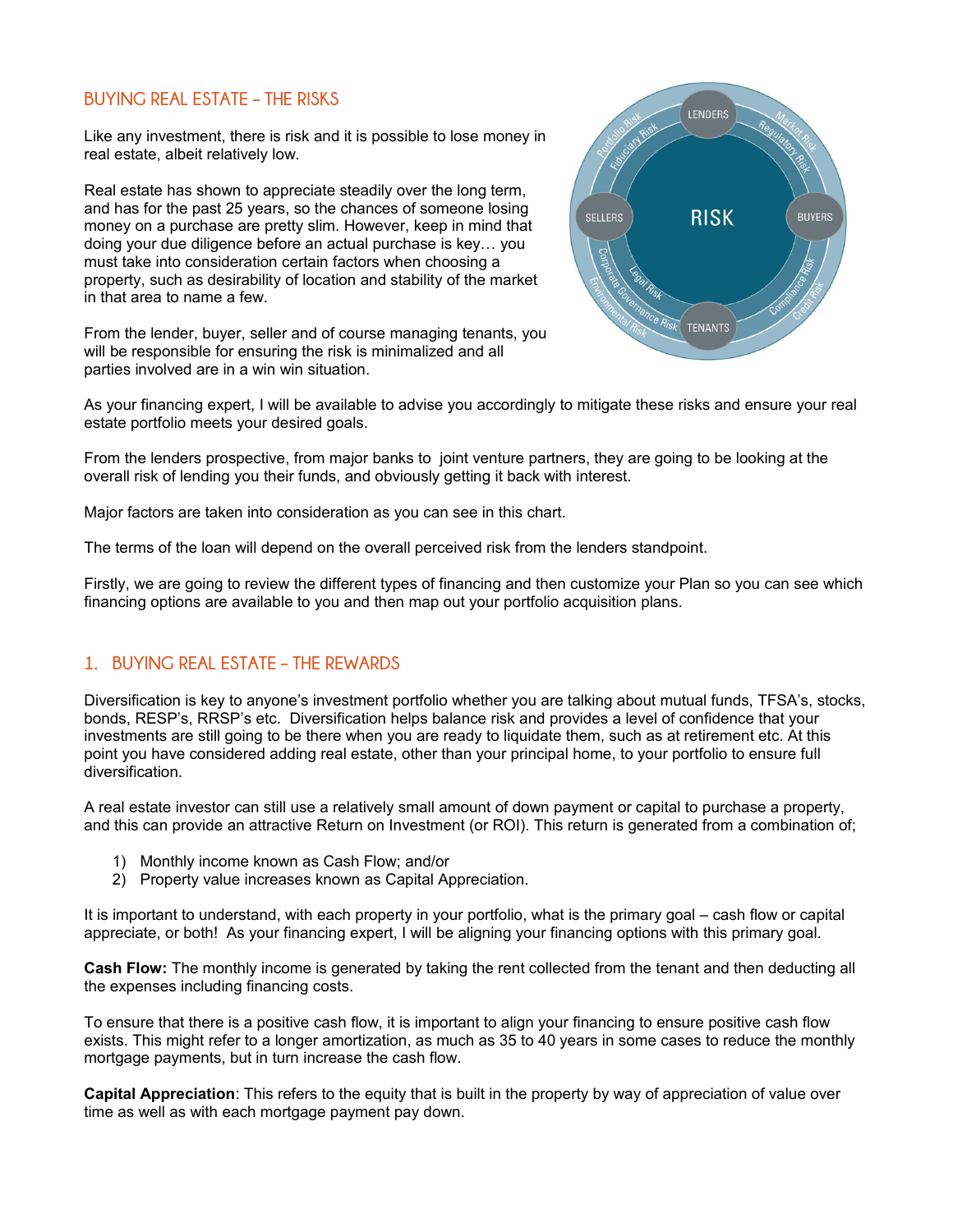With mortgage interest rates at record lows and an abundance of potential tenants in many areas, there is a high demand for real estate investors to take the plunge.

Here's another way to look at it as well… real estate investment is also beneficial for those who have a hard time saving money, as it can act as a sort of forced savings account. Essentially, as you pay down the principal of a mortgage, you're reducing debt and building equity. Then, when you go to sell the property, the money you receive back from the sale is considered your "forced savings".

#### **2. QUALIFYING FOR RESIDENTIAL FINANCING**

Residential financing refers to the purchase of regular residential homes with no commercial component from a single family home, to duplexes, triplexes and four plexes.

In some circumstances a five and six plex can be financed using residential guidelines but there are only a few lenders that do that so we tend to place them under commercial guidelines as detailed below.

You might be purchasing these types of properties with the following investment strategies in mind:

- $\checkmark$  Buy, Rent and Hold Single Family Properties up to a 4 to 6 Plex
- $\checkmark$  Buy for Rent to Own (short term hold)
- $\checkmark$  Sandwich Lease Options with Investors
- $\checkmark$  Buy, Renovate, Refinance and Hold
- $\checkmark$  Buy, Renovate, Flip
- Wholesale and/or Assign Deals
- $\checkmark$  Joint Venture Partners

So almost all lenders, with the exception of private, joint venture or hard money lenders, review two key areas in priority order below:

#### **Firstly, you the borrower:**

Is there sufficient income to pay your own existing financial obligations (mortgage, credit card balances, car payments etc.), good credit, and income to qualify.

Is it a corporation or personal?

Do you have liquid assets and a net worth?

#### **Secondly, the Rental Property:**

Does the property have a positive cash flow? (rental income less mortgage, taxes and expenses result in excess cash).

Is the property marketable?

The lenders are always thinking about what will happen when you default and they are left holding and/or selling the property?

Most lenders do **NOT** want to own property… they are in the business of loaning money not property acquisition or management.

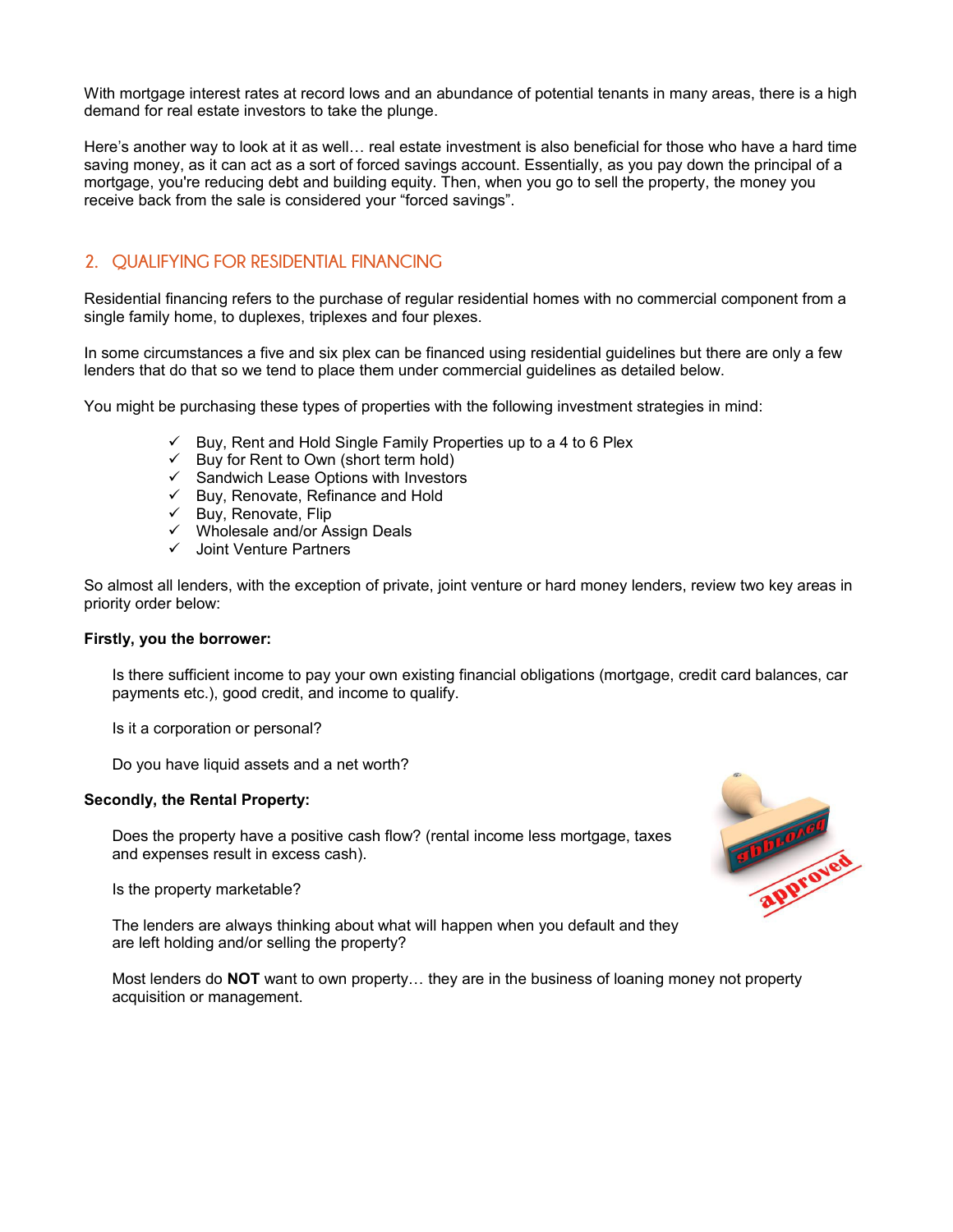### **3. QUALIFYING FOR COMMERCIAL FINANCING**

Commercial financing refers to the purchase of commercially zoned properties that typically fit into one of the following Asset Classes:

- **Multi Family**: Residential apartment buildings or complexes of more than 4 units
- **Office**: Buildings that contain primarily offices such as medical buildings etc.
- **Retail:** Store front, high street properties that can range from smaller strip malls to large community oriented shopping centres, big box developments and even regional malls
- I**ndustrial**: Small bay warehouses, big bay distribution, fabrication, show rooms etc.

So almost all lenders, with the exception of private, joint venture or hard money lenders, review two key areas in priority order below:

#### **Firstly, the Commercial Property:**

Does the property have a positive cash flow? (rental income less mortgage, taxes and expenses result in excess cash) Is the property marketable?

The lenders are always thinking about what will happen when you default and they are left holding and/or selling the property? Most lenders do **NOT** want to own property… they are in the business of loaning money not property acquisition or management.

In commercial, the value of the property is determined by the cash flow, known as the Income Approach, so despite your purchase price the lender may determine the value on which they will base their financing on which can sometimes be lower.

#### **Secondly, you the borrower:**

Is there sufficient income to pay your own existing financial obligations (mortgage, credit card balances, car payments etc.), good credit, and income to qualify.

Is it a corporation or personal?

Do you have sufficient liquid assets and a high net worth to carry this property if there are delinquent tenants or lengthy vacancies?

Do you have experience managing commercial properties and tenants?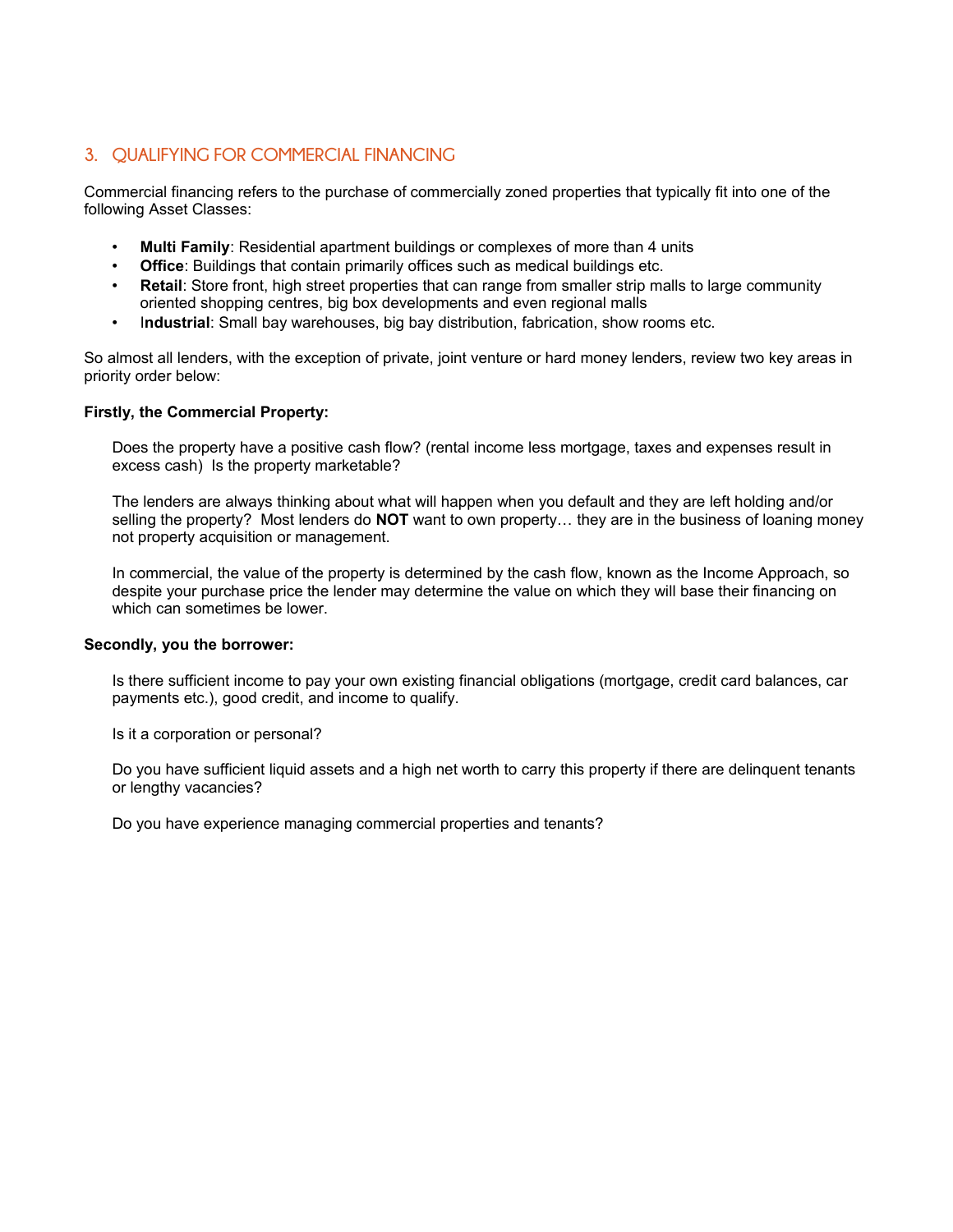### **4. TYPES OF LENDERS AND FINANCING OPTIONS**

Below is a breakdown, in order of preference, the financing options available for Residential properties as outlined earlier.

Every financing option and category above will have a different focus on underwriting your file and deciding to provide you with the funds that you require.

They are also going to have different options such as rate, fees, terms, flexibility on documentation, size of portfolio etc.

Our goal is to strategically select the right lender in order of acquisition that aligns with your portfolio growth plans.

Below is a brief overview of each category of lenders qualifying criteria as each will have a different focus or emphasis when considering offering financing.

## Major Banks & Financial Institutions

These are of course the major banks and financial institutions such as credit unions etc., which will provide you with the best rates and terms.

They are focused on both you the borrower **and** the property equally.

You will be required to have good credit, excellent provable income, debt service ratios well in line, down payment from your own resources and purchase a property in a major centre in good condition.

Your down payment can come from borrowing against a secured line of credit on an exception basis and if it means your debt service ratios are still in line.

Some major banks and financial institutions will start to "cap" the amount of properties in your portfolio that they are willing to finance to 4 or 5.

Many will also not allow the property to be in a corporate name unless it is a commercial property.

## Alternative Mortgage Lenders

These are financial institutions such as smaller credit union, trust company and monoline lenders that offer mortgages that will provide you with the best rates and terms. However, they may add a default insurance premium (CMHC, Genworth or Canada Guaranty) to the mortgage or require a larger down payment.

Just like the major banks above, they are focused on both you the borrower **and** the property equally.

You will be required to have good credit, excellent provable income, debt service ratios well in line, down payment from your own resources and purchase a property in a major centre in good condition.

Your down payment can come from borrowing against a secured line of credit on an exception basis and if it means your debt service ratios are still in line.

Some of these lenders have no limits to the amount of properties you can purchase or have in your portfolio.

These lenders are often very flexible with the property being in a corporate name.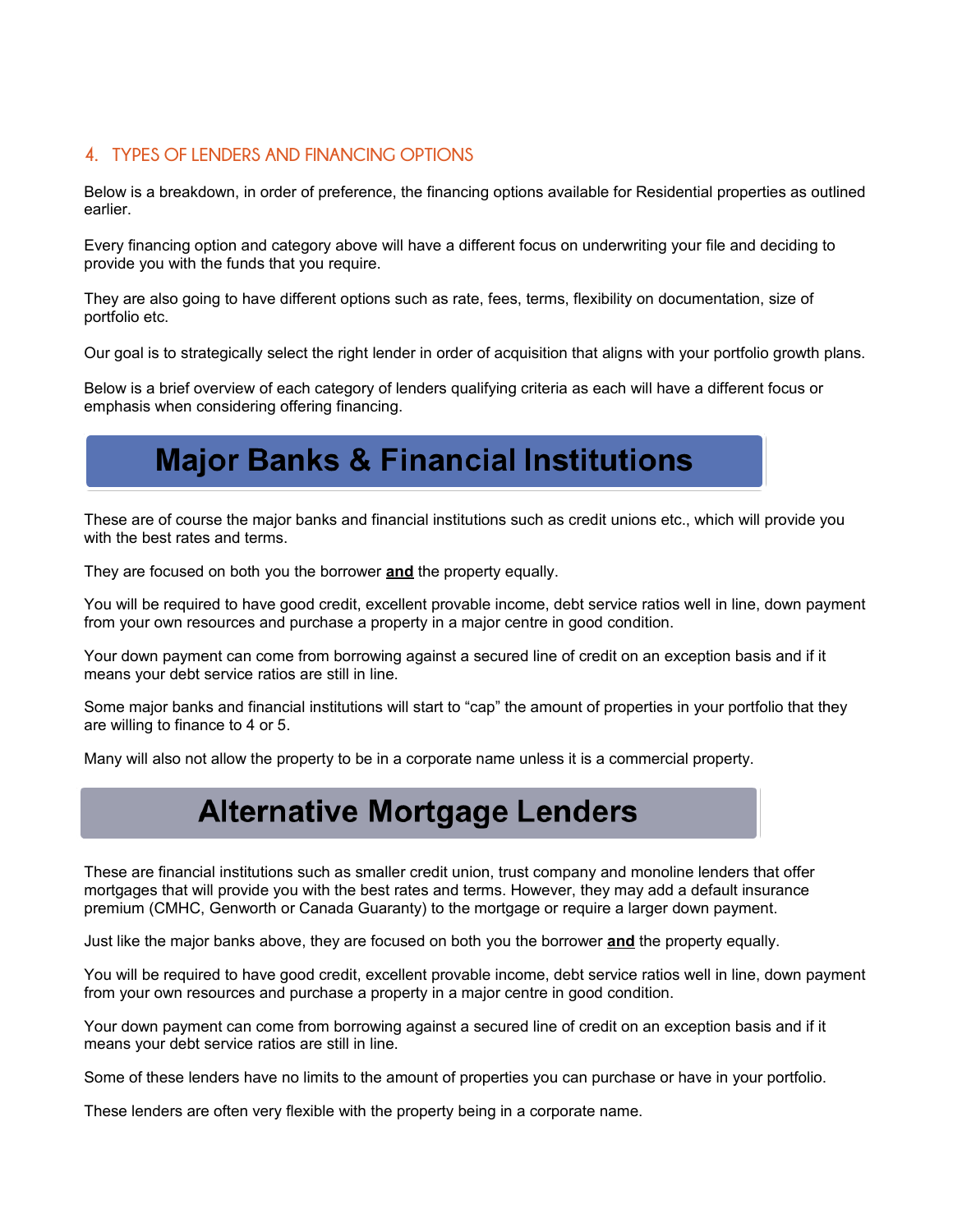## **Non-Traditional Lenders (Sub Prime/Equity)**

These are alternative trust companies and other approved lenders that offer mortgages that are much more flexible in qualifying but in turn may have higher interest rates, lender fees and not as many terms available.

These lenders have no problem with financing investors with large portfolios and are flexible in overall qualifying.

Such areas as those with weaker credit ratings, self-employed borrowers with very low "taxable or provable" income, corporate names, borrowed down payment, etc. In most cases they do require that the property be located in a desirable area and major centre but there is some flexibility although they may decrease the amount of funds they will offer you.

## **Private Lenders / Joint Venture Partners**

These can range from an individual that has funds to lend to large companies that have billions in funds that they manage and wish to lend to real estate investors. These could even be your friends and family that you have asked if they want to be a "money" partner in your real estate portfolio.

Private lenders and joint venture partners are usually extremely flexible and focused on mostly the property and their fees & interest rate return.

The acquisition strategy is going to be key along with how and when are they going to get their money back: the exit strategy.

These types of lenders are extremely flexible on their terms and qualifying but in return are taking a much higher risk, so demand a much higher return on their money.

For example, in a buy, rehab and sell scenario, it might not be just about an interest rate return, but also a percentage of the profit when the property is sold. Each deal is analysed on its own merits and so the range of financing options, terms, rates, fees etc., can differ greatly and negotiated.

The private lenders will be registering a lien and/or mortgage charge on the property to be used as collateral. Joint venture partners may or may not register a lien and/or mortgage charge on title, however they may also require a General Securities Agreement to be signed by you personally. Often joint venture partners are used for their capital injection into the property or your company.

# Hard Money Lenders

There is sometimes some overlap between joint venture partners and hard money lenders because they can also range from an individual that has funds to lend to a larger group that has millions in funds.

Again, these could even be your friends and family that you have asked if they want to be a "money" partner in your real estate portfolio.

Hard money lenders are the *most* flexible and are often used for short term flips and may be financing not just the property acquisition but also the rehab and renovations costs as well. Their fees, interest rate return and portion of the profit will differ with each deal but they will expect a much higher return on their money for the higher risk.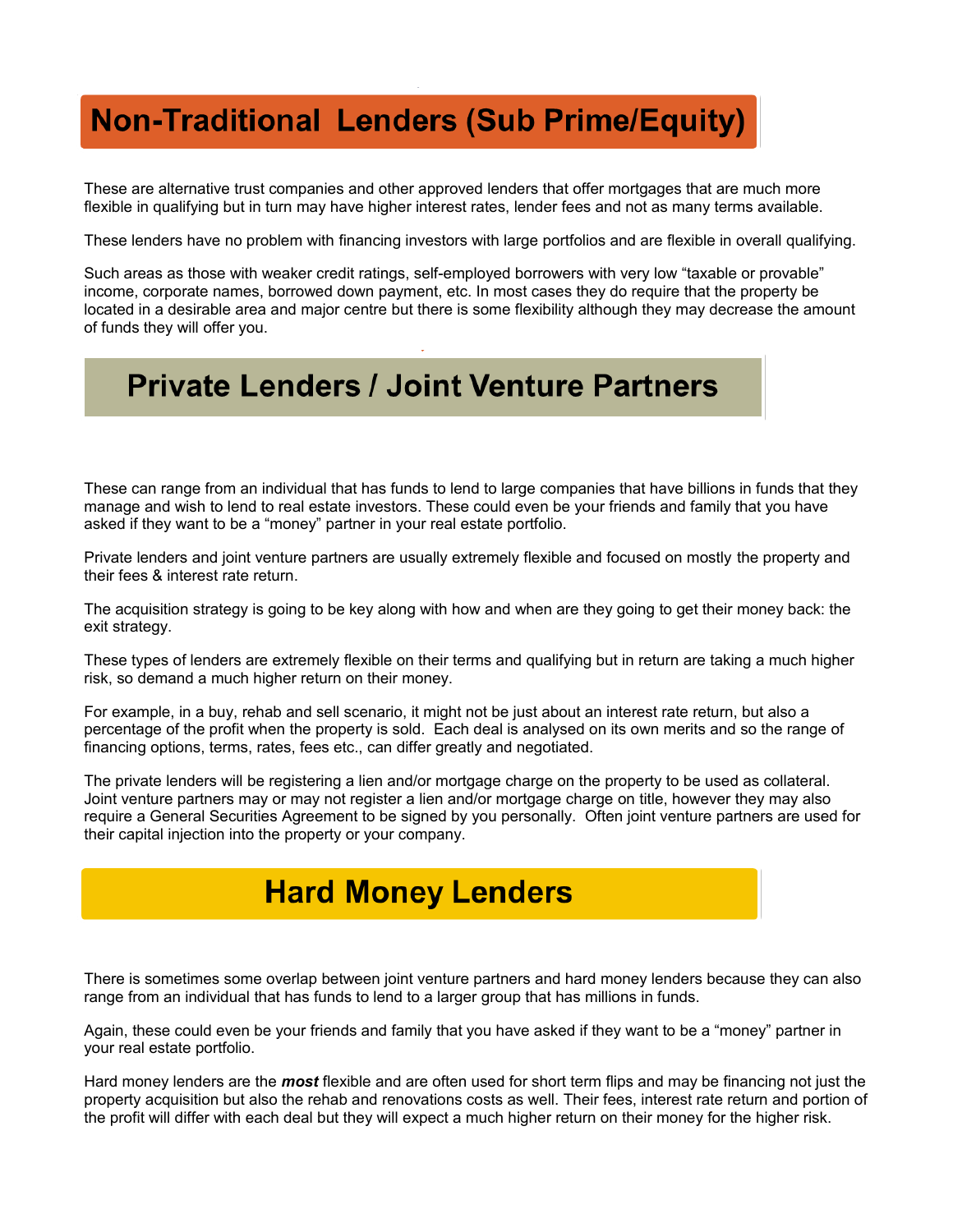They are often financing more than 100% of the current value of a property. They will expect to see a very clear plan on how they are going to get their funds and profit back.

Hard money lenders may or may not register a lien and/or mortgage charge on title, however they will most likely require a General Securities Agreement to be signed by you personally. They may also require shares in your corporation.

**Which applies to you?**

Knowing which type of financing you qualify for now, and in what order, before you are under contract with a property is key. I will review your application and prepare a detailed financing analysis for you. With fees outlined.

#### **5. YOUR ASSETS & DOWN PAYMENT**

Lenders want to see you have your own down payment and have "skin in the game yourself" as that way you are less likely to default which is what the lender is primarily trying to avoid after all!

Remember, that to comply with the Anti-Money Laundering Act and Finance for Terrorism Act we do have to show three months bank statements or investment statements to prove your down payment… it can't suddenly appear in your bank account as a lump sum otherwise we have to show the source which involves more paperwork and usually a lot of explaining.

You can use a line of credit if it is secured against real estate as down payment and again we can prove it by way of statements etc. We have to show you have the resources yourself for the down payment even if you don't actually use the funds we show you have at closing.



For example, you may have \$80,000 in an investment account in stocks and bonds and you can show us that you have those as liquid assets with a three month history (they aren't locked in or vested). This is fine for us to use to prove you have the down payment even if you then end up using other investor's funds, a different account or borrowing it elsewhere.

Are these assets liquid and could you provide proof of them with three months history?

We can use of course vendor take backs, joint venture funds, second mortgages etc., as part of the down payment BUT the lender will want to see you have at least 10% down payment of the purchase price of your own. Do you have other assets or funds in your name that may have

been missed?

#### **6. HOW MANY PROPERTIES CAN YOU PURCHASE**

If you should change your income level or increase your debts beyond the standard ratios mentioned below, then you would need to consider financing options with higher interest rates etc. and jumping directly to the Private Lenders/Joint Venture Partners and Hard Money Lenders.

If a down payment or cash is not available, you can consider wholesaling, joint venture partnerships and sandwich lease options.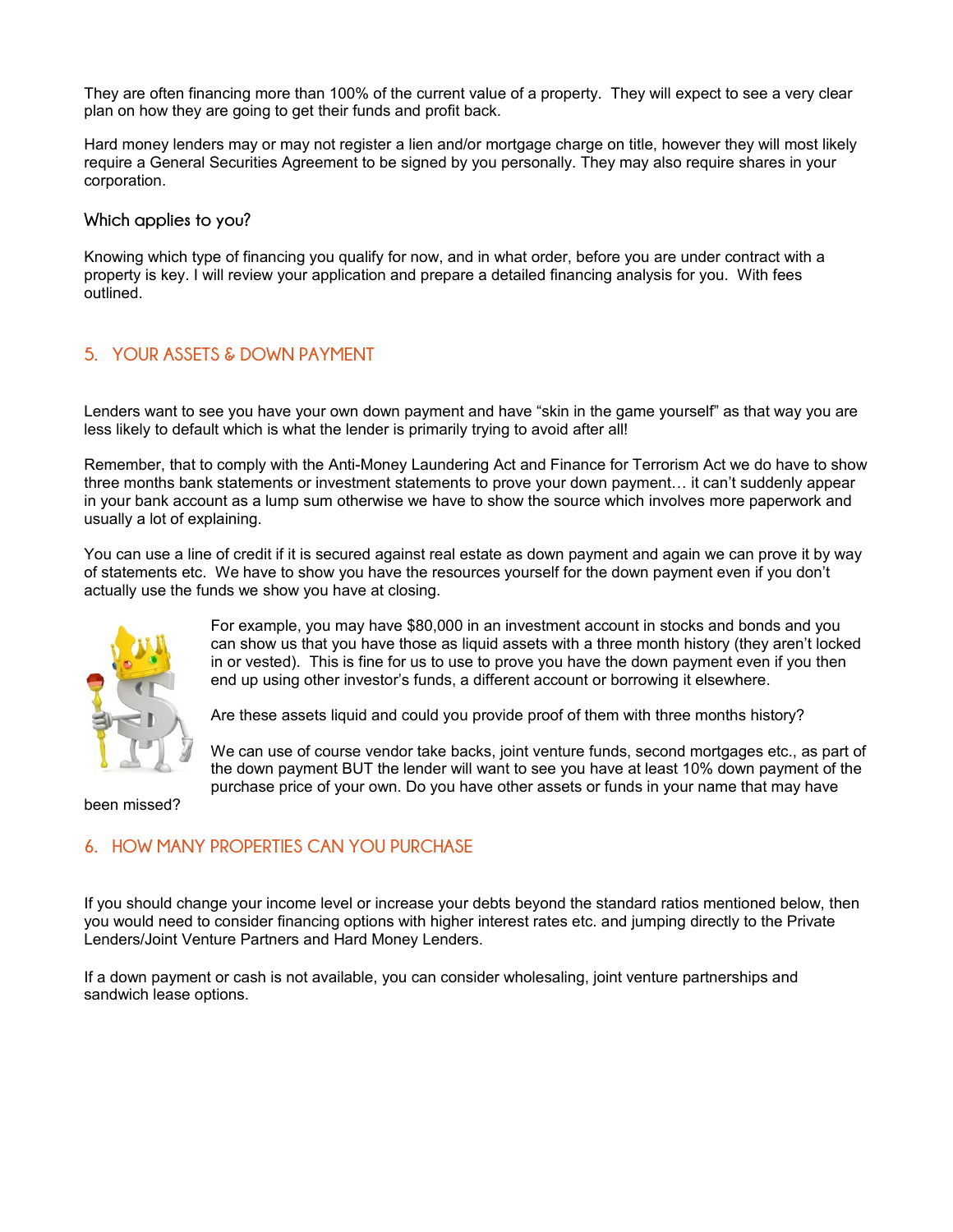## **7. YOUR CREDIT**

#### *About Credit Scores:*

Your credit score is also referred to as a FICO Score and is a mathematical formulae created by Fair Isaac and Company.

The credit score is used by most companies to see if you are a good credit risk or not. Equifax and Trans Union will crunch the numbers from the credit report, and spit out a number somewhere between 300 and 900, or even no number or R for Reject.

Even though more than 50% of the population have a credit score of over 750, from a lender's prospective, a **score over 680+ is considered excellent.** A score of over 620 is considered good. Below 620 and creditors become selective on the amount of credit they will extend and of course the interest rate they will charge.

Scores are calculated based on five key areas. Here is a chart for your reference and the areas that may need to be addressed based on a current credit bureau;

| <b>FACTOR</b>                                                                                                                       | <b>WEIGHT</b> | <b>POINTS</b> |
|-------------------------------------------------------------------------------------------------------------------------------------|---------------|---------------|
| <b>Payment History</b><br>Bankruptcies, late payments, past due accounts and wage attachments,<br>collections, judgments            | 35%           | 315           |
| <b>Amounts Owed</b><br>Amount owed on accounts, proportion of balance to total credit limit                                         | 30%           | 270           |
| <b>Length of Credit History</b><br>Time since accounts opened, time since account activity                                          | 15%           | 135           |
| <b>New Credit</b><br>Number of recent inquiries, number of recently opened accounts                                                 | 10%           | 90            |
| <b>Types of Credit</b><br>Number of various types of accounts (credit cards, retail cards,<br>mortgage, line of credit, loans etc.) | 10%           | 90            |
| <b>POTENTIAL TOTALS</b>                                                                                                             | 100%          | 900           |

### **8. NEXT STEPS & DISCUSSION POINTS**

I hope that this gives you something to think about, give me a call or email when you get five minutes to chat about what you think and I can also answer any other questions you might have.

Below is also a list of additional documentation you will need to provide at some point, so you might like to collect these together now so that when we find you your next real estate investment opportunity, you are ready to go:

- 1. Current income verification if applicable (recent pay stub if you are an employee or the last two years complete T1 Generals Tax Returns if you are self employed
- 2. Proof of your assets so bank statements, RRSP statements, investment statements etc.
- 3. Recent mortgage statements for any mortgages and secured lines of credit you currently have
- 4. Recent property tax statement for any properties that you currently own
- 5. Copies of leases for any other rental properties that you might already own
- 6. Article of Incorporation if applicable
- 7. Void Cheque for your future mortgage payments
- 8. Name of the lawyer you would like to use
- 9. Contact information for any other Power Team Members that currently assist you with your real estate acquisitions such as your real estate lawyer, accountant, real estate agent, etc.